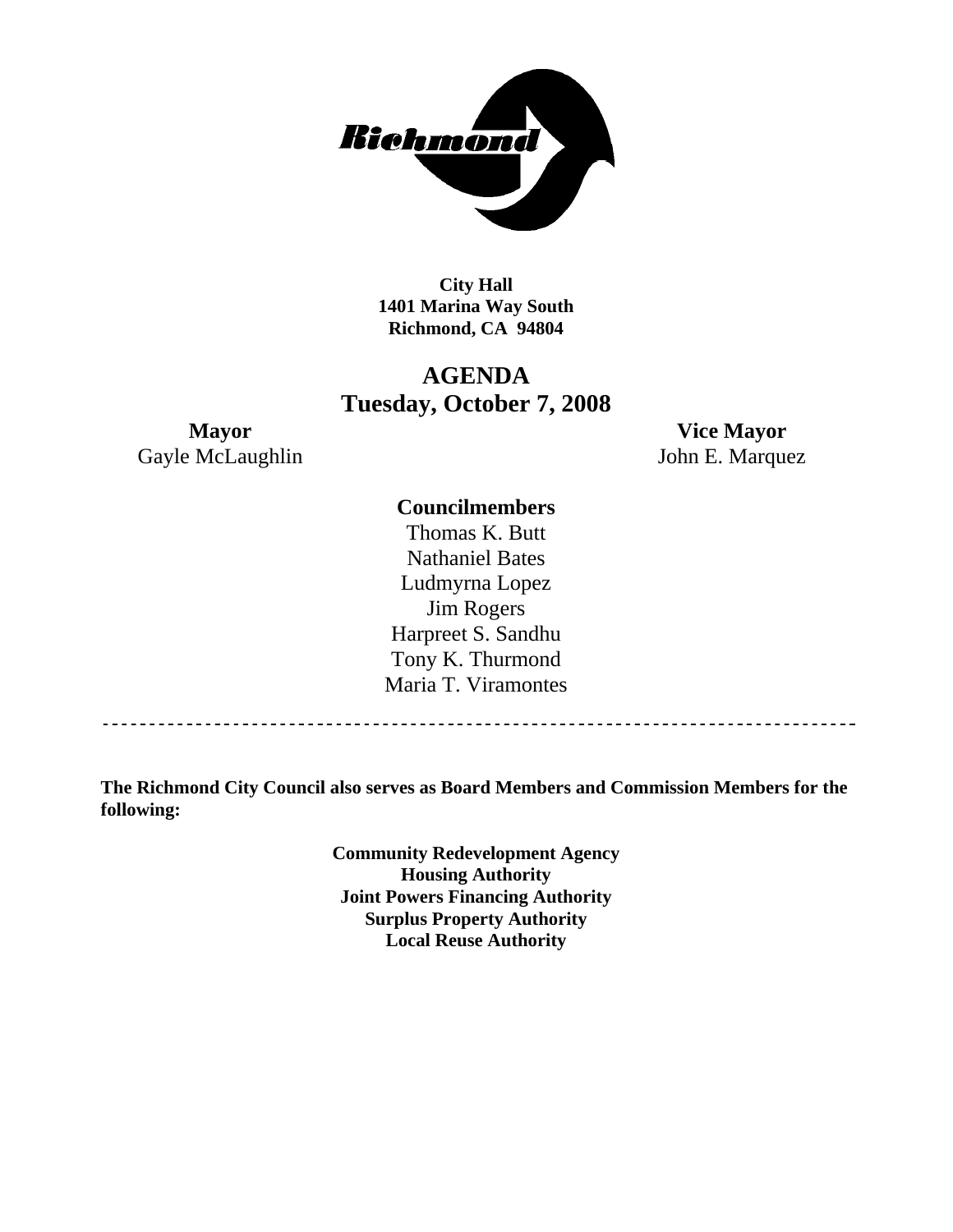# **MEETING PROCEDURES**

The City of Richmond encourages community participation at its City Council meetings and has established procedures that are intended to accommodate public input in a timely and time-sensitive way. As a courtesy to all members of the public who wish to participate in City Council meetings, please observe the following procedures:

**PUBLIC COMMENT ON AGENDA ITEMS:** Anyone who desires to address the City Council on items appearing on the agenda must complete and file a pink speaker's card with the City Clerk **prior** to the City Council's consideration of the item. Once the City Clerk has announced the item and discussion has commenced, no person shall be permitted to speak on the item other than those persons who have submitted their names to the City Clerk. Your name will be called when the item is announced for discussion. **Each speaker will be allowed TWO (2) MINUTES to address the City Council on NON-PUBLIC HEARING items listed on the agenda.** 

**OPEN FORUM FOR PUBLIC COMMENT:** Individuals who would like to address the City Council on matters not listed on the agenda or on **Presentations, Proclamations and Commendations, Report from the City Attorney, or Reports of Officers** may do so under Open Forum. All speakers must complete and file a pink speaker's card with the City Clerk **prior** to the commencement of Open Forum. **The amount of time allotted to individual speakers shall be determined based on the number of persons requesting to speak during this item. The time allocation for each speaker will be as follows: 15 or fewer speakers, a maximum of 2 minutes; 16 to 24 speakers, a maximum of 1 and one-half minutes; and 25 or more speakers, a maximum of 1 minute.** 

#### **SPEAKERS ARE REQUESTED TO OCCUPY THE RESERVED SEATS IN THE FRONT ROW BEHIND THE SPEAKER'S PODIUM AS THEIR NAME IS ANNOUNCED BY THE CITY CLERK.**

**CONSENT CALENDAR:** Consent Calendar items are considered routine and will be enacted, approved or adopted by one motion unless a request for removal for discussion or explanation is received from the audience or the City Council. A member of the audience requesting to remove an item from the Consent Calendar must complete and file a speaker's card with the City Clerk **prior to the City Council's consideration of Item C, Agenda Review.** An item removed from the Consent Calendar may be placed anywhere on the agenda following the City Council's agenda review.

*The City Council's adopted Rules of Procedure recognize that debate on policy is healthy; debate on personalities is not. The Chairperson has the right and obligation to cut off discussion that is too personal, too loud, or too crude.* 

**\*\*\*\*\*\*\*\*\*\*\*\*\*\*\*\*\*\*\*\*\*\*\*\*\*\*\*\*\*\*\*\*\*\*\*\*\*\*\*\*\*\*\*\*\*\*\*\*\*\*\*\*\*\*\*\*\*\***

## **Evening Open Session**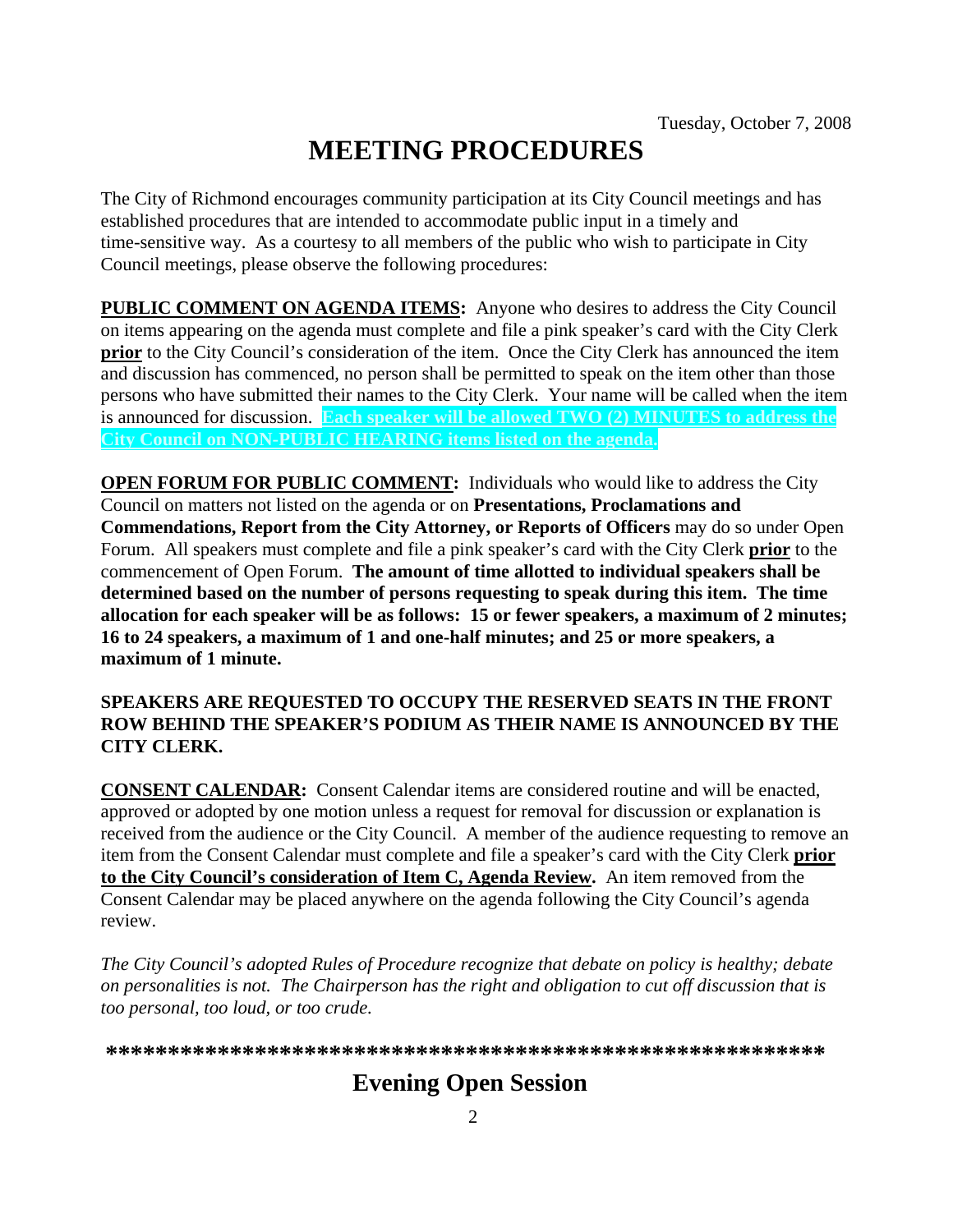Tuesday, October 7, 2008

5:00 p.m.

#### **A. ROLL CALL**

#### **B. PUBLIC COMMENT**

#### **C. ADJOURN TO CLOSED SESSION**

#### **Closed Session**

Shimada Room of City Hall

#### **A. CITY COUNCIL**

**A-1.** LIABILITY CLAIMS - PENDING LITIGATION (Government Code Section 54956.9):

Penny Turner vs. City of Richmond

**A-2.** CONFERENCE WITH LABOR NEGOTIATORS (Government Code Section 54957.6):

> City Designated Representative(s): Bill Lindsay and Leslie Knight Employee Organization or unrepresented employee(s): Exempt Employees

**A-3.** PUBLIC EMPLOYEE PERFORMANCE EVALUATION (Government Code Section 54957.6):

City Manager

City Clerk

**A-4.** PUBLIC EMPLOYEE APPOINTMENT (Government Code Section 54957.6):

City Attorney

**A-5.** CONFERENCE WITH LEGAL COUNSEL - EXISTING LITIGATION (Subdivision [a] of Government Code Section 54956.9):

Communities for a Better Environment et al. vs. City of Richmond

Toll Brothers, Inc. vs. City of Richmond and Richmond Community Redevelopment Agency

**A-6.** CONFERENCE WITH REAL PROPERTY NEGOTIATOR (Government Code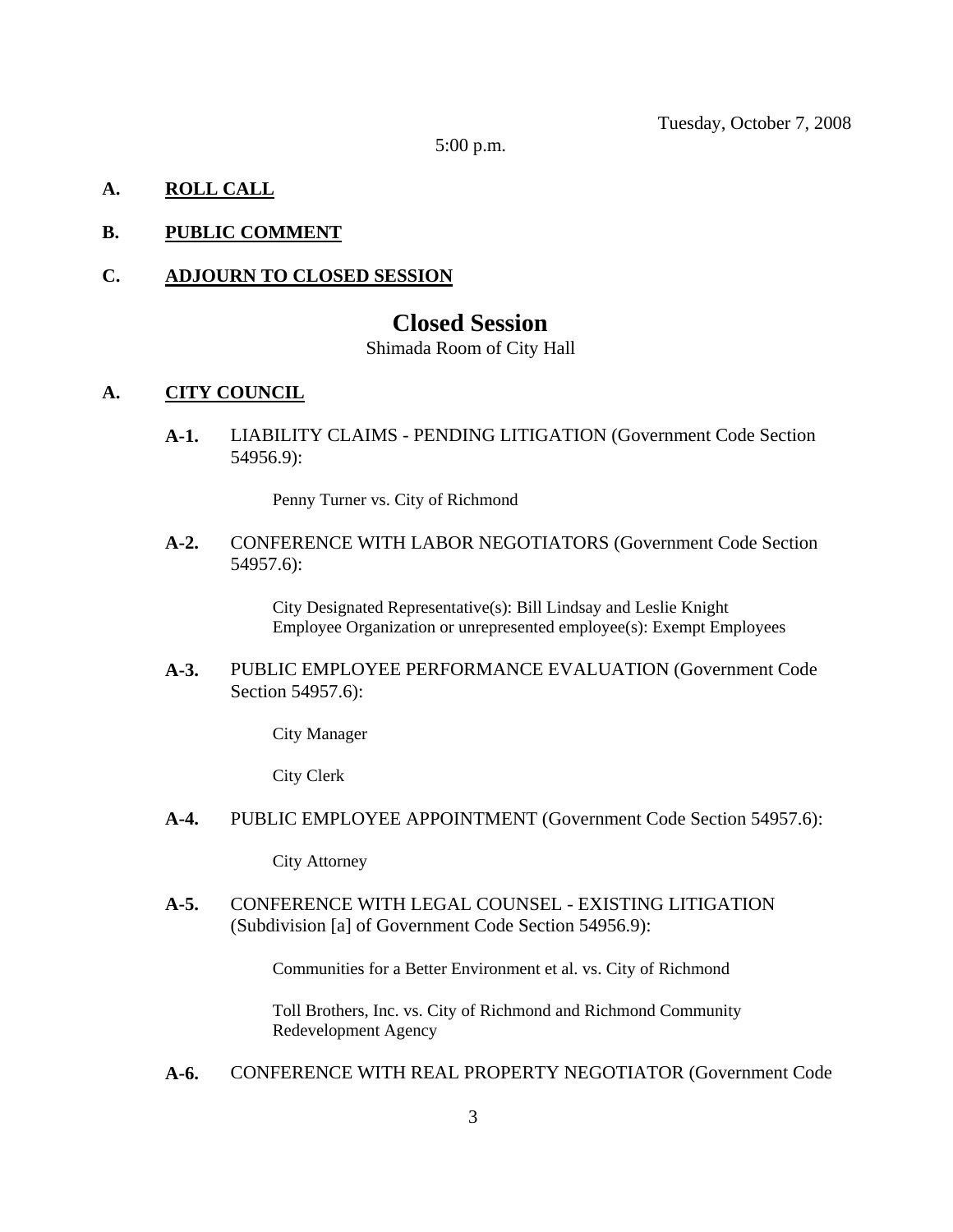Section 54956.8):

Property: 1320 Canal Boulevard, Richmond, CA 94804 Negotiating Parties: Jim Matzorkis, City of Richmond Negotiations: Price and Terms

**\*\*\*\*\*\*\*\*\*\*\*\*\*\*\*\*\*\*\*\*\*\*\*\*\*\*\*\*\*\*\*\*\*\*\*\*\*\*\*\*\*\*\*\*\*\*\*\*\*\*\*\*\*\*\*\*\*\*\***

## **Richmond Community Redevelopment Agency**

6:30 p.m.

#### **Pledge to the Flag**

- **A. ROLL CALL**
- **B. STATEMENT OF CONFLICT OF INTEREST**
- **C. OPEN FORUM FOR PUBLIC COMMENT**

#### **D. CONSENT CALENDAR**

- **D-1.** ADOPT a resolution approving a contract with Thomas D. Eychner Co., Inc. in an amount not to exceed \$156,000 for the demolition of the Agency-owned building at 1101 Macdonald Avenue. (The Finance Committee reviewed this item at its September 19, 2008, meeting and recommends approval by the Agency Board) - Richmond Community Redevelopment Agency (Steve Duran/Alan Wolken 307-8140).
- **D-2.** ADOPT a resolution adjusting the Fiscal Year 2008 2009 Budget for the Agency to provide tax increment funding instead of Economic Development Initiative (EDI) funds for the development of the Brookside Community Health Center (BCHC) and authorizing the Executive Director to negotiate and enter into agreements to expend those funds - Richmond Community Redevelopment Agency (Steve Duran/Patrick Lynch 307-8140).
- **D-3.** APPROVE minutes of the regular meetings held on July 29, September 2, and September 16, 2008 - City Clerk's Office (Diane Holmes 620-613).

#### **E. ADJOURNMENT**

**\*\*\*\*\*\*\*\*\*\*\*\*\*\*\*\*\*\*\*\*\*\*\*\*\*\*\*\*\*\*\*\*\*\*\*\*\*\*\*\*\*\*\*\*\*\*\*\*\*\*\*\*\*\*\*\*\*\*\***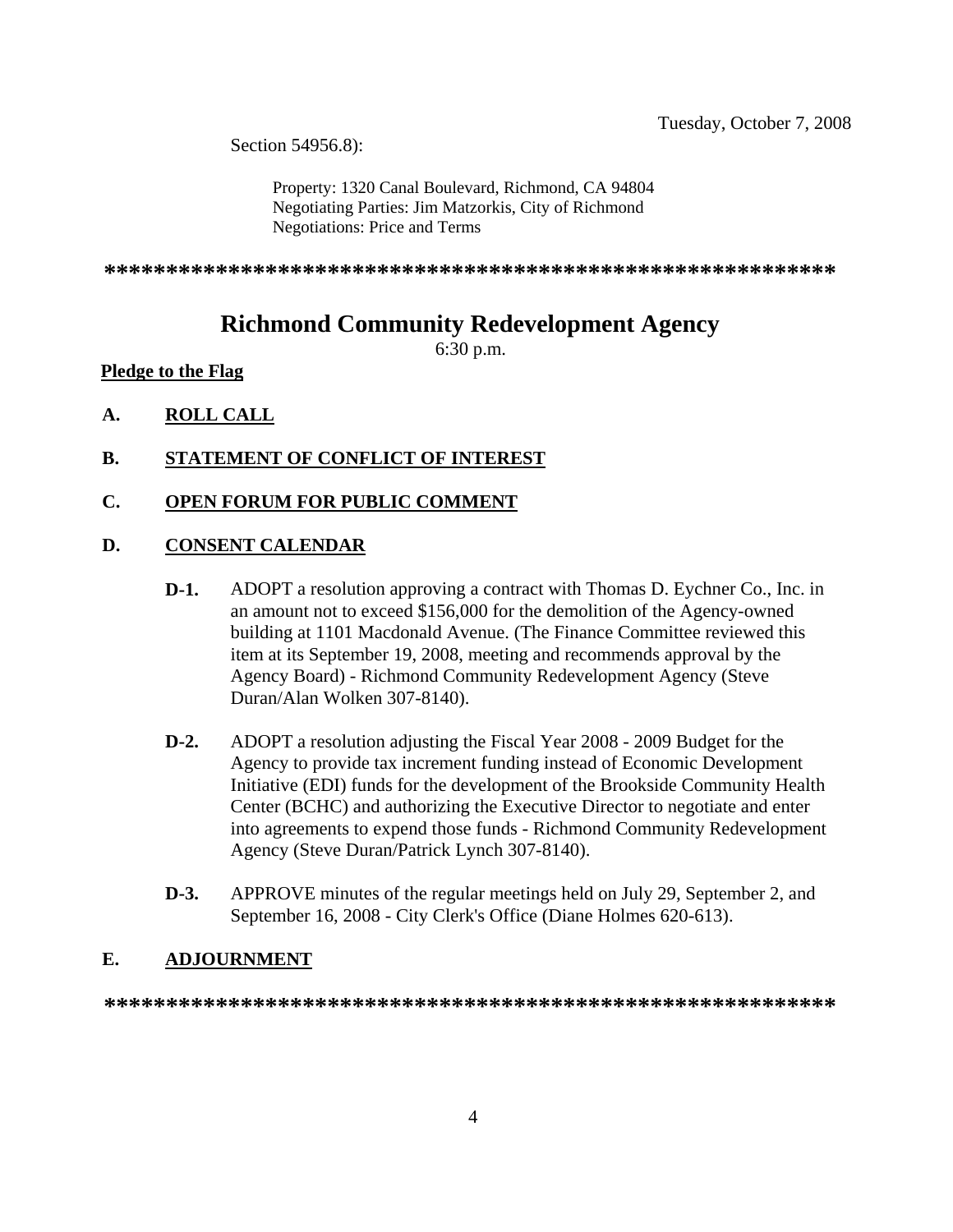## **Special Joint Meeting of the Richmond Community Redevelopment Agency/City Council**

6:35 p.m.

#### **A. ROLL CALL**

#### **B. STATEMENT OF CONFLICT OF INTEREST**

#### **C. PUBLIC HEARING**

**C-1.** HOLD a public hearing and ADOPT the following resolutions: (1) **Resolution of the Council of the City of Richmond** making and approving certain findings and approvals under Section 33433 of the California Health and Safety Code for the development of 26 affordable rental units proposed as the Lillie Mae Jones Plaza Housing Development; and (2) **Resolution of the Members of the Richmond Community Redevelopment Agency ("Agency")** (a) making and approving certain findings and approvals under Section 33433 of the California Health and Safety Code, approving an amendment to the Disposition and Development Agreement between the Agency and CHDC for the development of 26 affordable rental units proposed as the Lillie Mae Jones Plaza Housing Development, and authorizing the Executive Director to execute the same; and (b) authorizing the Executive Director to enter into loan contracts for the expenditure of up to \$4,017,000 for the Development. The Finance Committee Chair forwarded this item to the City Council/Agency Board as there was not a quorum for the September 5, 2008, meeting - Richmond Community Redevelopment Agency (Steve Duran/Patrick Lynch 307-8140).

#### **D. ADJOURNMENT**

**\*\*\*\*\*\*\*\*\*\*\*\*\*\*\*\*\*\*\*\*\*\*\*\*\*\*\*\*\*\*\*\*\*\*\*\*\*\*\*\*\*\*\*\*\*\*\*\*\*\*\*\*\*\*\*\*\*\*** 

# **City Council**

7:00 p.m.

- **A. ROLL CALL**
- **B. STATEMENT OF CONFLICT OF INTEREST**
- **C. AGENDA REVIEW**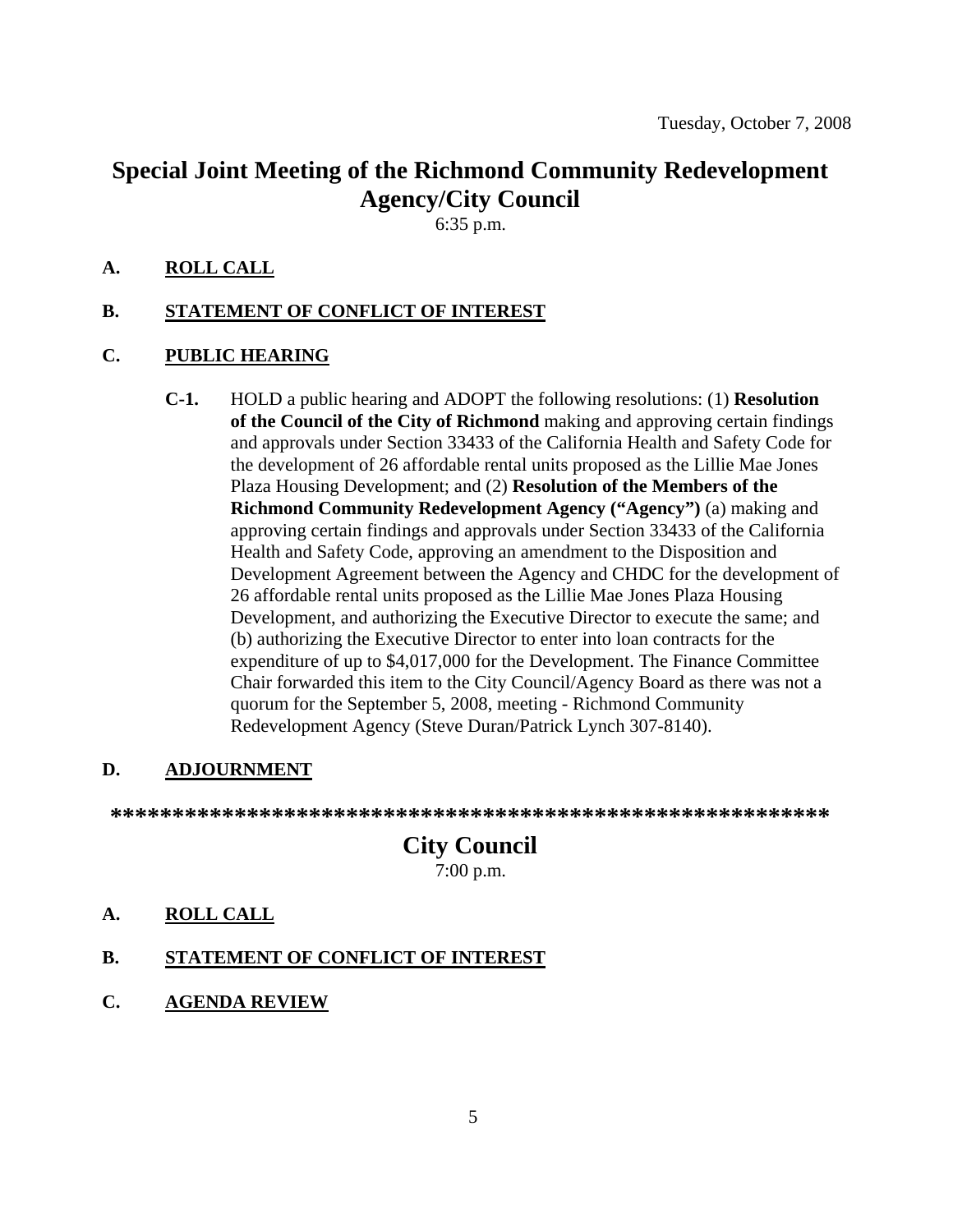#### **D. PRESENTATIONS, PROCLAMATIONS, AND COMMENDATIONS**

**D-1.** Presentation recognizing October 5 - 11, 2008, as Fire Prevention Week, with the theme of "Prevent Home Fires" - Fire Department (Chief Michael Banks 307-8061).

#### **E. REPORT FROM THE CITY ATTORNEY OF FINAL DECISIONS MADE AND NON-CONFIDENTIAL DISCUSSIONS HELD DURING CLOSED SESSION**

#### **F. CONSENT CALENDAR**

- **F-1.** APPROVE a contract with Shah-Kawasaki Architects to design and provide technical support during the construction of the new Richmond Fire Station No. 66 at 4100 Clinton Avenue and an adjacent children's "tot lot" in an amount not to exceed \$527,000 - Public Works Department (Yader A. Bermudez 231- 3009).
- **F-2.** ADOPT a resolution authorizing service contracts with five (5) selected vendors (Treadwell & Rollo, Inc., Fugro West, Inc., Nichols Consulting, AGS, Inc., and Kleinfelder) for as-needed geotechnical engineering services to expedite the design of capital improvement projects for an amount not to exceed \$350,000 per vendor over a three-year period. (The Finance Committee reviewed this item at their meeting of September 19, 2008 and recommends City Council approval.) - Public Works Department (Yader Bermudez 231-3009).
- **F-3.** APPROVE a contract amendment with Shute, Mihaly & Weinberger, LLP increasing the contract amount from \$400,000 to \$700,000 to cover the cost of services related to reviewing and processing of the Chevron Hydrogen and Energy Renewal Project, with these additional costs reimbursed from the Chevron funded development account. (This item was reviewed and approved by the Finance Committee on September 19, 2008.) - Planning and Building Services Department (Richard Mitchell 620-6706).
- **F-4.** APPROVE purchase of RouteMatch TS Scheduling Software and Automatic Vehicle Location/Mobile Data Computer ("AVL/MDC") devices from RouteMatch Software, Inc. in Atlanta, Georgia, for the Paratransit Division in an amount not to exceed \$204,683. (This item was referred to the Council by the Chair of the Finance Committee.) - Recreation Department (Keith Jabari 620- 6791).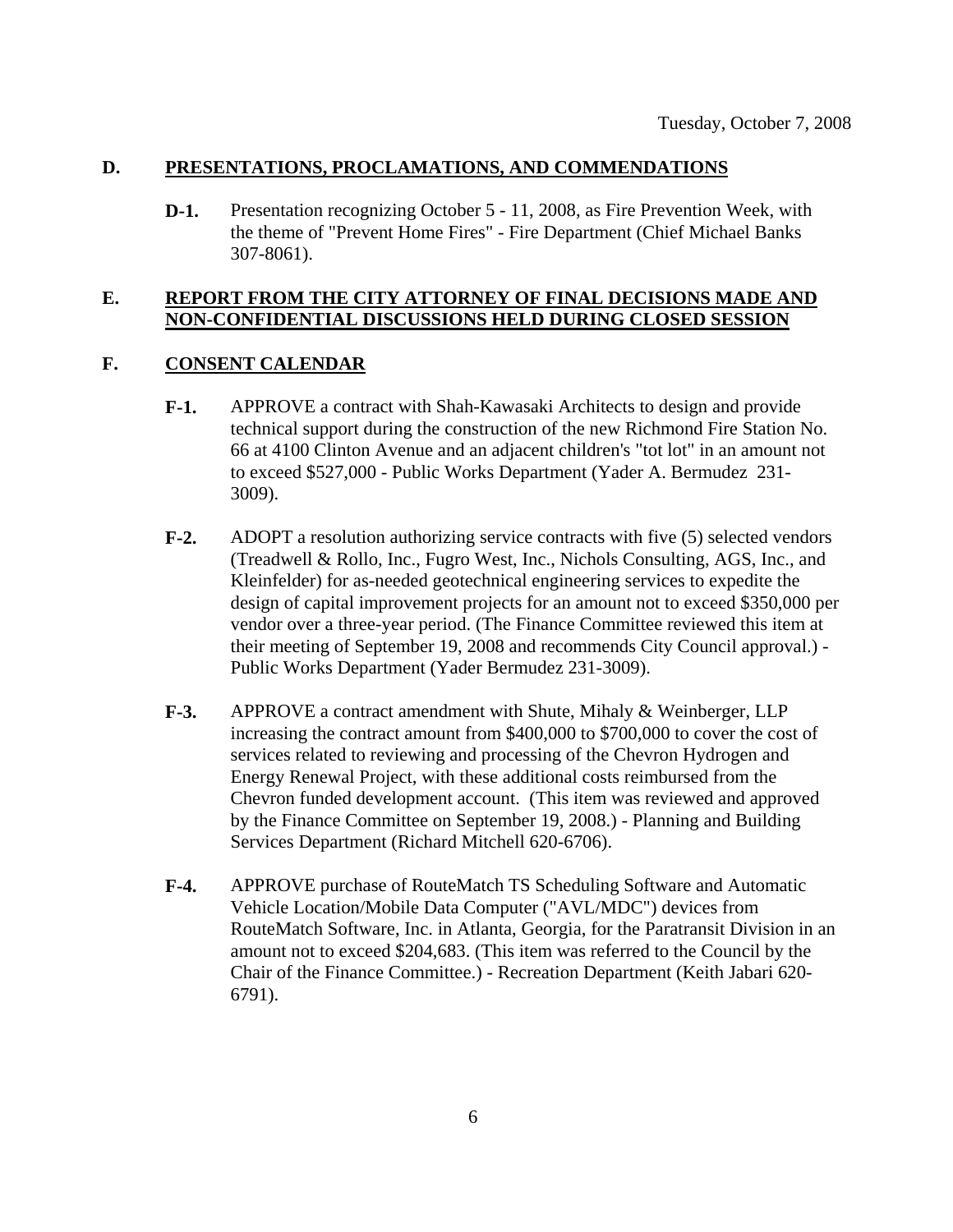- **F-5.** APPROVE an agreement with the BNSF Railway Company for the installation of Constant Warning Time equipment on Ohio Avenue in an amount not to exceed \$145,083, which will allow for the creation of a "quiet zone" in this area. (This item was moved directly to the City Council agenda due to the cancellation of the most recent Finance Committee meeting.) - Engineering (Rich Davidson 307-8105).
- **F-6.** ADOPT a resolution approving the Final Map for Subdivision 9239 (located on Santa Fe Avenue in the Point Richmond area), and directing the recording of said map with the County Recorder - Engineering (Rich Davidson 307-8105).
- **F-7.** ADOPT a resolution approving the Final Map of Subdivision 8771 (Sunset Court in the El Sobrante area), authorizing the execution of the Improvement Agreement with TC and PIN Developers, LLC and directing the recording of said map with the County Recorder - Engineering (Rich Davidson 307-8105).
- **F-8.** ADOPT a resolution affirming authorization of the Finance Director to determine the initial interest rate mode of the Wastewater Revenue Refunding Bonds and to amend the existing interest rate swap or execute a fixed receiver interest rate swap, if it is in the City's best interest - Finance Department (James Goins 620-6740).
- **F-9.** ADOPT a resolution authorizing the acceptance and appropriation of \$27,238 from the State of California Department of Conservation (DOC) 2008/09 City/County Payment Program to fund improved recycling programs throughout City buildings and parks - City Manager's Office (Bill Lindsay 620-6512).
- **F-10.** ADOPT a resolution authorizing the acceptance and appropriation of \$8,142 in grant funding from the West Contra Costa Integrated Waste Management Authority - City Manager's Office (Bill Lindsay 620-6512)
- **F-11.** APPROVE the minutes of the regular meetings held on September 2 and September 16, 2008 - City Clerk's Office (Diane Holmes 620-6513).

#### **G. PUBLIC HEARINGS**

**G-1.** HOLD a public hearing concerning the July 23, 2008, Design Review Board (DRB) approval of a permit for construction of  $a \pm 900$  square foot two-story addition to an existing single-family residence located at 3045 Keith Drive in the May Valley neighborhood, and AFFIRM, DENY, or MODIFY the decision of the DRB - Planning and Building Services Department (Richard Mitchell 620- 6706).